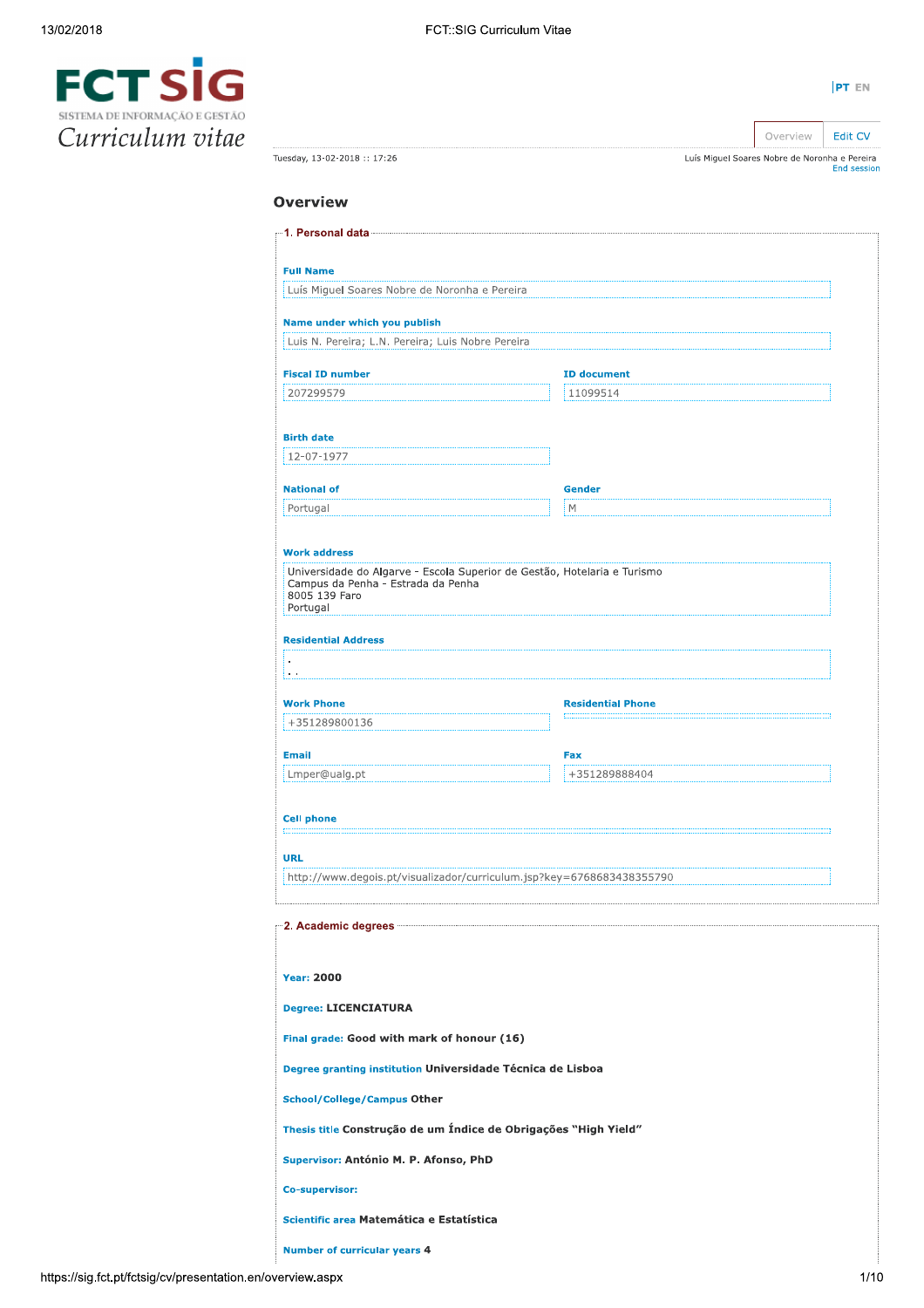| FCT::SIG Curriculum Vitae                                                                                                                                   |
|-------------------------------------------------------------------------------------------------------------------------------------------------------------|
| <b>Program title Mathematics Applied to Economics and Management</b>                                                                                        |
| <b>Year: 2005</b>                                                                                                                                           |
| <b>Degree: MESTRADO</b>                                                                                                                                     |
| <b>Final grade: Very Good</b>                                                                                                                               |
| Degree granting institution Universidade Nova de Lisboa                                                                                                     |
| School/College/Campus Instituto Superior de Estatística e Gestão de Informação                                                                              |
| Thesis title Estimação em Pequenos Domínios Utilizando Informação Seccional e Cronológica: O Caso<br>da Estimação do Preço Médio de Transacção da Habitação |
| Supervisor: Pedro Simões Coelho, PhD                                                                                                                        |
| <b>Co-supervisor:</b>                                                                                                                                       |
| Scientific area Estatística                                                                                                                                 |
| <b>Number of curricular years 2</b>                                                                                                                         |
| <b>Program title Statistics and Information Management</b>                                                                                                  |
| <b>Year: 2009</b>                                                                                                                                           |
| <b>Degree: DOUTORAMENTO</b>                                                                                                                                 |
| <b>Final grade: Very Good with Distinction</b>                                                                                                              |
| Degree granting institution Universidade do Algarve                                                                                                         |
| School/College/Campus Faculdade de Economia                                                                                                                 |
| Thesis title Estimação em Pequenos Domínios com Modelos Espaciotemporais de Nível Area                                                                      |
| Supervisor: Pedro Simões Coelho, PhD                                                                                                                        |
| Co-supervisor: Rui Sousa Nunes, PhD                                                                                                                         |
| Scientific area Estatística                                                                                                                                 |
| <b>Program title Quantitative Methods Applied to Economics and Management</b>                                                                               |
| <b>Year: 2017</b>                                                                                                                                           |
| Degree: AGREGAÇÃO                                                                                                                                           |
| <b>Final grade: Very Good</b>                                                                                                                               |
| Degree granting institution Universidade Nova de Lisboa                                                                                                     |
| <b>School/College/Campus Other</b>                                                                                                                          |
| Thesis title Erros não-amostrais em inquéritos                                                                                                              |
| <b>Supervisor:</b>                                                                                                                                          |
| Co-supervisor:                                                                                                                                              |
| Scientific area Sondagens e Estudos de Mercado                                                                                                              |
| Program title Information Management - Survey Sampling and Marketing Research                                                                               |

| and current status and current status in the status of the status of the status of the status of the status of |                                         |                          |                                 |                                                                  |
|----------------------------------------------------------------------------------------------------------------|-----------------------------------------|--------------------------|---------------------------------|------------------------------------------------------------------|
| Período                                                                                                        |                                         |                          | Cargo, categoria ou actividade  | <b>Instituicão</b>                                               |
|                                                                                                                | $24 - 11 - 2005$ a                      | Assistant Professor      | Algarve                         | Escola Superior de Gestão, Hotelaria e Turismo - Universidade do |
|                                                                                                                | $01 - 10 - 2000$ a $23 - 11 -$<br>2005  | Lecturer<br>(Assistente) | Algarve                         | Escola Superior de Gestão, Hotelaria e Turismo - Universidade do |
|                                                                                                                | 09-8-1999 a 30-9-2000 Portfolio Manager |                          | Banco Português de Investimento |                                                                  |

Data Science Techniques applied to Social Sciences (economics and management), Smart Decision Support Systems. ŧ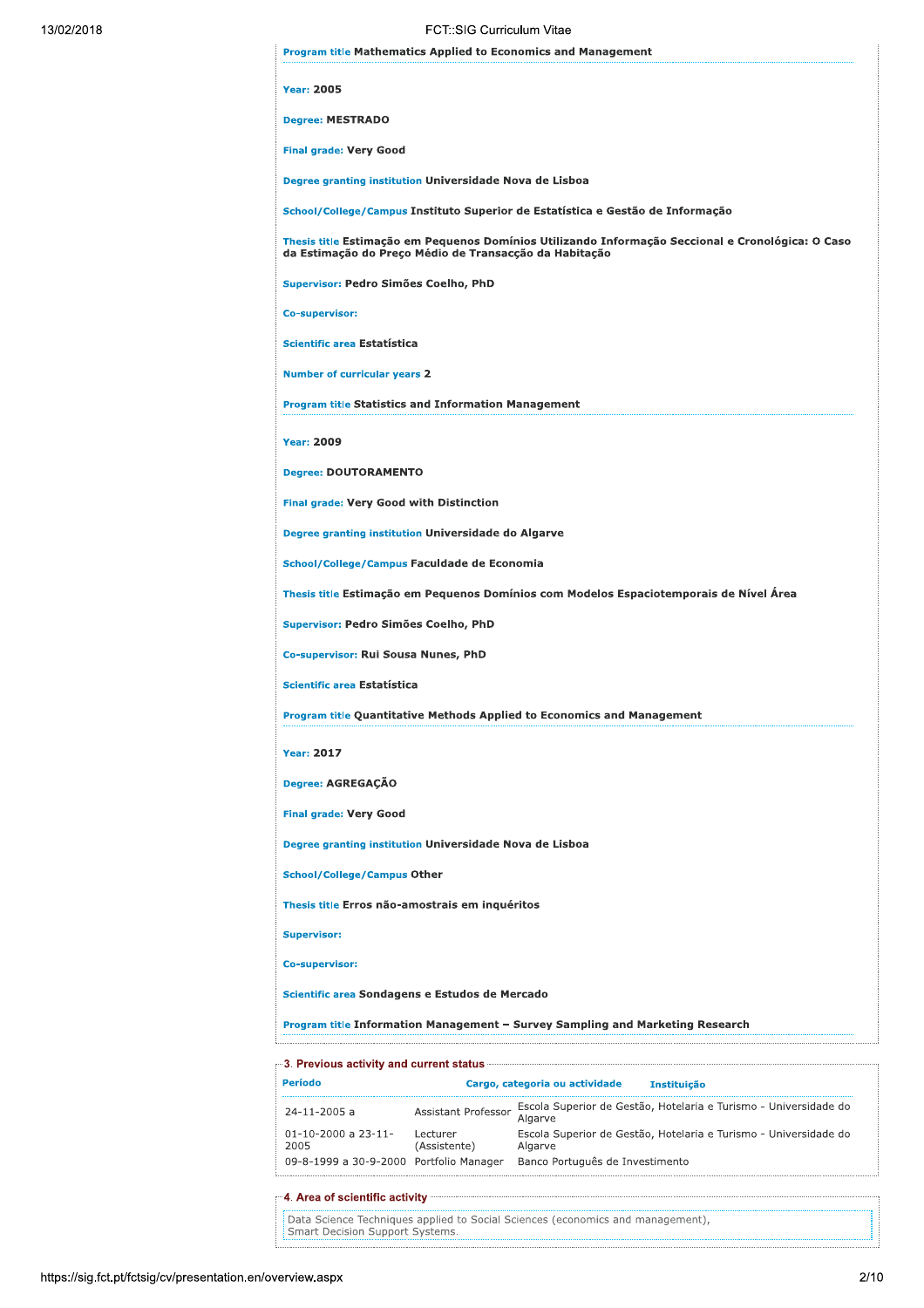#### 5. Present research interest-

### **Domain of specialization**

Statistics; Survey Sampling; Data Analysis; Applied Economics; Econometric Modelling; Time series forecasting,<br>statistics for network data science.

#### **Current research interests**

(i) Tourism Management: Sustainable tourism, Tourism competitiveness, Tourism demand modelling and forecasting, Segmentation, Decision support system:

(ii) Hospitality Management: Hotel demand forecasting, Revenue management, Dynamic pricing, Segmentation;

(iii) Health Economics: measurement of health related quality of life (HRQoL), valuing and modelling health, modelling stated preference data, and health state utilities;

(iv) Marketing Research: consumer behaviour, measuring stated preferences, segmentation and classification, quantitative models to solve marketing problems.

#### Other professional interests/activities

a) Comprehensive computer skills including database searching, PowerPoint, word processing, spreadsheet analysis and online research

b) Highly proficient in analytics tools e.g., R, STATA, SPSS, SAS, etc., coupled with familiarity in general IT tools such as Microsoft PowerPoint, Excel and Word

c) Deep grasp of analytical skills and methods, coupled with modelling, coding and programming capabilities

d) Strong backgroud on economics and econometric modelling

e) Development and implementation of applied quantitative solutions in decision support systems

f) Reviewer in many international journals: Journal of Applied Statistics, Journal of Statistical Computation and<br>Simulation, Tourism Management, Current Issues in Tourism, Value in Health and Tourism and Management Studies

g) Excellent scientific written and oral communication skills, comfortable to interact with senior researchers

#### 6. Experience as scientific adviser

#### PhD Students:

2017/ ... : Ilda Pedro - Alumni in a relationship marketing perspective: the alumni-alma mater commitment relationship. Programa de Doutoramento em Ciências Económicas e Empresariais da Universidade do Algarve -Faculdade de Economia (with Prof. Doutor Júlio Mendes da Universidade do Algarye).

.: Luciane Ferreira de Oliveira Bonaldo - Contribution of communication to the retention process in  $2015/$ private higher education in Brazil. Programa de Doutoramento em Ciências da Comunicação da Universidade de Private higher education in Brazil. Programa de Doutoramento em Ciências da Comunicação da Universidade de São Paulo - Escola de Comunicação e Artes (with Prof. Dr. Paulo Roberto Nassar de Oliveira da Universidade de São Paulo).

2015/... : Fernando José da Rocha Camargo - Avaliação do Potencial de Adoção de Revenue Management System no setor hospitalar no Brasil. Programa de Doutoramento em Comunicação e Artes da Universidade de São Paulo - Escola de Comunicação e Artes (with Prof. Dr. Mitsuru Higushi Yanaze da Universidade de São Paulo)

#### MSc Students:

2017/...: João Dourado - Evaluation of the subjective well-being of the Brazilian students of the University of Algarve.

2016/...: Ricardo Lima - Satisfaction and loyalty of Casa Ferreira customers.

2015/2016: Tatiana Cardoso Nascimento - A falência de uma instituição financeira e o risco sistémico. Mestrado em Finanças Empresariais na FE-UAlg (with Dr. Henrique Santos Morais - Banco de Portugal).

2013/2015: Cristina Isabel Lemos Fernandes - A satisfação do consumidor de jazz: o caso da Associação Grémio das Músicas. Mestrado em Marketing na FE-UAlg (with Prof. Doutor Júlio Mendes da FE-UAlg).

2013/2014: Ilda Maria Horta Pedro - Fatores determinantes na manutenção da relação de compromisso entre os alumni e a alma mater: O caso da Escola Superior de Gestão, Hotelaria e Turismo da Universidade do Algarve. Mestrado em Gestão Empresarial na FE-UAIg (with Prof. Hélder Carrasqueira).

2013/2014: Katerina Tomigová - The attractiveness of Portugal as a tourist destination: A case of the Czech market. Master in Tourism Economics and Regional Development na FE-UAIg (with Prof. Julio Mendes).

2011/2013: Cristina Maria da Conceição de Brito Guerreiro - Perdas por imparidade – Fatores explicativos e<br>impactos. Mestrado em Contabilidade na FE-UAlg (with Prof. Joaguim Sant'Ana Fernandes).

2011/2013: Sandra Maria Pires Pereira - O Público-Alvo de uma Instituição de Ensino Superior: O Caso do Instituto Superior de Engenharia da Universidade do Algarve. Mestrado em Marketing na FE-UAlg (with Prof. Hélder Carrasqueira).

2009/2012: Ana Catarina Paredes Pinto - Identidade versus Imagem da Marca: Estudo de Caso de uma Multinacional de Equipamento Médico a Operar em Portugal. Mestrado em Marketing na FE-UAIg (with Prof. Júlio Mendes).

### 7. Participation in R&D projects

#### Participação em projectos de investigação (coordenador/membro de equipas)

Principal investigator:

2018-19: Coordinator and researcher in the project "The Tuna Route - Nautical tourism routes for Europe (TunaRoute)" (EASME/EMFF/2016/1.2.1.12). which is an European proiect in partnership between the Instituto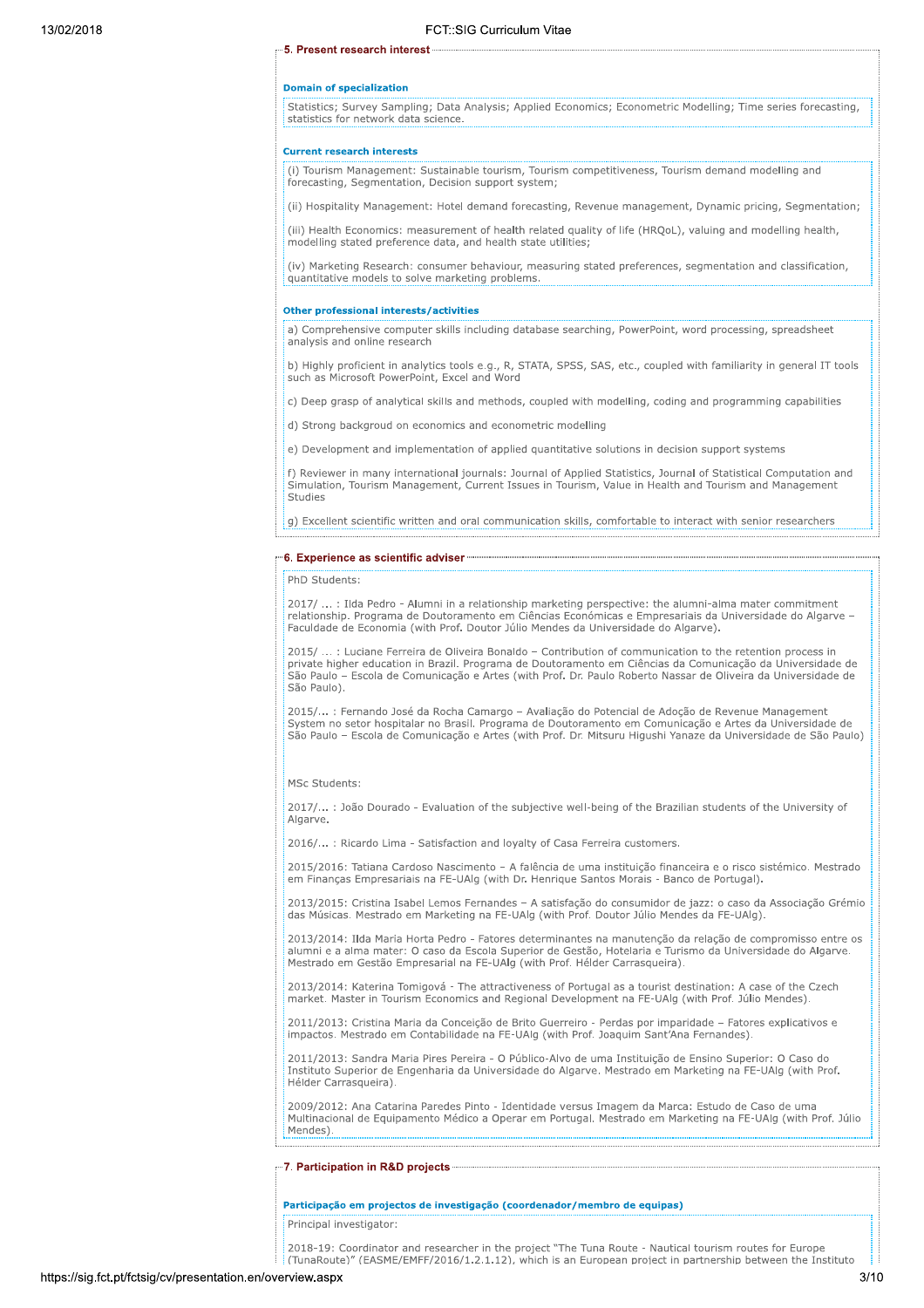de Empleo y Desarrollo Socieconómico y Tecnológico de la Diputación de Cádiz (lead partner, Spain), Regione Siciliana - Dipartimento del turismo, dello sport e dello spettacolo (Itália), Cámara de Comercio de Mallorca (Espanha), Dalula Marine SL (Espanha), Feedback SRL (Itália), Comune di Favignana (Itália), Comune di .<br>Carloforte (Itália), Bitectura SL (Espanha) and the Universidade do Algarve. Funding: this project is co-financed<br>by the European Union through the European Maritime and Fisheries Fund (EMFF) - Action 1.2.1.12 – Nautical Routes for Europe.

2016-18: Coordinator and researcher in the project "New shape and drives for the tourism sector: supporting decision, integrating plans and ensuring sustainability (ShapeTourism)" (1365 | 1MED15\_3.1\_M1\_353), which is a Eur Malaga, the University of Split, the Research Centre of the Slovenian Academy of Sciences and Arts., the Cyprus<br>Center for European and International Affairs and the University of Algarve. Funding: European Regional<br>Develo

2014-15: Coordinator and researcher in the project "Enhancing the growth potential of coastal tourism<br>concentration through an innovative, green and inclusive mobilisation of Med area local assets<br>(TOURMEDASSETS)" (MED NUM be University of Igarve. Funding: European Regional Development Fund – MED Programme. Total budget:<br>260.000€; National budget: 55.000€.

### Researcher:

2017-20: Researcher in the project "Centro Internacional sobre o Envelhecimento (CENIE)" (Ref: 0348\_CIE\_6\_E), which is a European project in partnership between Fundación General de la Universidad de Salamanca (lead partner), Fundación General del Consejo Superior de Investigaciones Científicas, Direção-Geral de Saúde and Universidade do Algarve. Funding: European Regional Development Fund – Interreg V-A Espanha-Portugal Programme (POCTEP). Total budget: 6.643.333€; National budget: 933.333€.

2017-20: Researcher in the project "Fish allergen modulation through nutritional and farming practices<br>manipulation (ALLYFISH)" (Ref: 16-02-01-FMP-0014). Funding: Programa Operacional Mar 2020 through Prioridade 2 – Promover uma Aquicultura ambientalmente sustentável, eficiente em termos de recursos, inovadora, competitiva e baseada no conhecimento, Medida 1: Desenvolvimento Sustentável da Aquicultura, Tipologia Inovação. Total budget: 484.223€.

2017-19: Researcher in the project "Red de Cooperación de I+D+i Orientada al Diseño de un Sistema Sostenible Fransfronterizo de Transporte Marítimo-Fluvial en el Golfo de Cádiz, como elemento de prevención de riesgos y<br>de mejora de gestión de recursos naturales (ESPOMAR)" (Ref: 0225\_ESPOMAR\_5\_E), which is a European<br>project in pa .<br>Agencia Pública de Puertos de Andalucía and Universidade do Algarve. Funding: European Regional Development Fund - Interreg V-A Espanha-Portugal Programme (POCTEP). Total budget: 363.049€; National budget: 70.966€.

2016-20: National delegate of the management committee of the COST action CA15109 "European Cooperation for Statistics of Network Data Science (COSTNET)", which is a Trans-Domain COST action financed by European Cooperation in Science and Technology.

2015-19: National delegate of the management committee of the COST action TD1409 "Mathematics for industry network (MI-NET)", which is a Trans-Domain COST action financed by European Cooperation in Science and Technology.

2015-16: Researcher in the project "Measurement of the health-related quality of life of the Portuguese<br>population using the EQ-5D-5L". Funding: Pfizer (ref<sup>a</sup> PF2015).

2015-16: Researcher in the project "Estimation of the EQ-5D-5L value set for Portugal (EQ-5D-5L-Pt)". Funding: EuroQol Research Foundation (ref<sup>a</sup> EQ Project 2015110).

.<br>2014-15: Researcher in the project "Desenvolvimento do peixe de aquacultura como alimento funcional:<br>fortificação em nutrientes naturais e redução do potencial alergénico (AquaVALOR)" (refª 31-03-05-FEP-0060). Funding: Programa Operacional Pesca 2007-2013 (PROMAR) through Medida 5 - Projectos Piloto e Transformação de Embarcações de Pesca.

2013-15: Researcher in the project "SRM - Smart Revenue Management" (QREN I&DT, n.º 38962), which is a project of type "R&TD Companies" in the form of "Projects in Co-promotion", in partnership between the<br>company Visualforma and University of Algarve. Funding: European Regional Development Fund.

2011-12: Researcher in the research project "Health status and preferences of the Portuguese population", in the Centro de Estudos e Investigação em Saúde da Universidade de Coimbra (CEISUC). I am researching on the survey design, questionnaire design and data analysis. Funding: Fundação para a Ciência e a Tecnologia. (PTDC/SAU-EPI/115151/2009).

2011-12: Researcher in the research project "Medição da qualidade de vida relacionada com a saúde dos Fortugueses - Determinação do sistema de valores portugueses do EQ-5D (Measuring Health-related quality of<br>life of the Portuguese population – estimating the Portuguese value set for the EQ-5D)", in the Centro de Estudos e Investigação em Saúde da Universidade de Coimbra (CEISUC). I am researching on the survey design, data analysis and health economics. Funding: Alto Comissariado para a Saúde.

2011-12: Researcher in the research project "Utilização do EQ-5D na Medição da Qualidade de Vida Relacionada com a Saúde - Determinação das Normas Portuguesas do EQ-5D (Measuring Health-related quality of life of the Portuguese population - estimating the Portuguese norms for the EQ-5D)", in the Centro de Estudos e Investigação em Saúde da Universidade de Coimbra (CEISUC). I am researching on the survey design, data analysis and health economics. Funding: Pfizer.

2010-12: Researcher in the research project "Inquérito de Qualidade dos Censos 2011 (Portuguese 2011 Postenumeration Survey)", in the Instituto Superior de Estatística e Gestão de Informação - Universidade Nova de Lisboa. This project aims to evaluate the quality of the Portguese 2011 Census. Funding: Instituto Nacional de Estatística.

2006: Researcher in the research project "Regionalidade Demográfica e Diversidade Social (Demographic<br>Regionality and Social Diversity)", in the Faculdade de Ciências Sociais e Humanas - Universidade Nova de Lisboa. My participation was on the scope of data analysis. Project reference: POCI/DEM/58366/2004. Funding: Fundação para a Ciência e a Tecnologia.

2005: Researcher in the research project "O evento, Faro Capital Nacional da Cultura e o Turismo (The event,<br>National Capital of Culture and the Tourism)", in the Universidade do Algarve. I integrated the research team and participated in the survey design and in the data analysis. Funding: Universidade do Algarve.

2003: Researcher in the research project "Métodos de Recomposição (Estimation with auxiliary information)", in<br>the Instituto Superior de Estatística e Gestão de Informação - Universidade Nova de Lisboa. This project<br>concer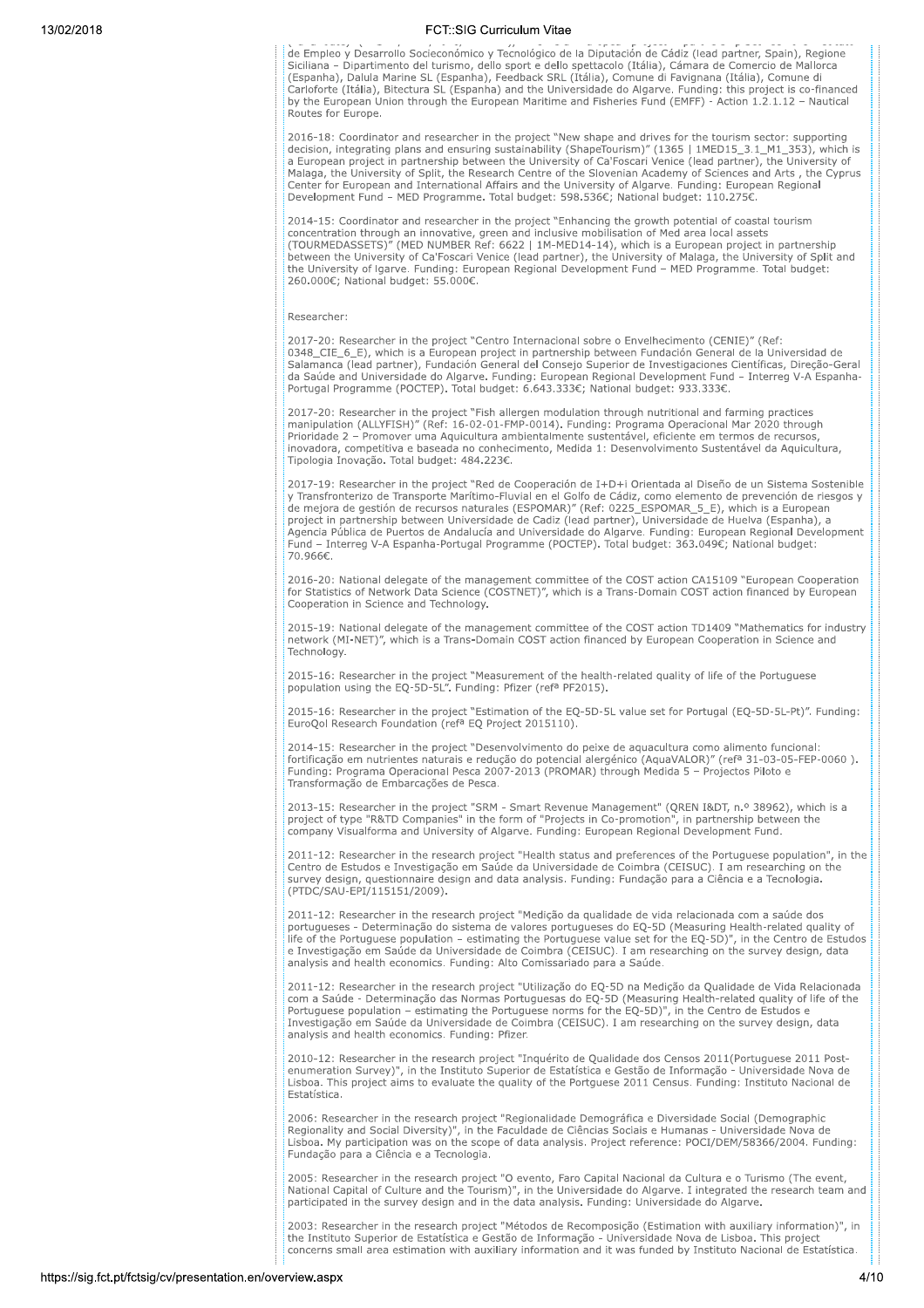2001: Researcher in the research project "Construção de Indicadores de Avaliação da Qualidade no Turismo (Constructing Indicators for the Evaluation of Quality in Tourism)", in the Universidade do Algarve. I integrated<br>the research team and participated in the questionnaires design, in the coordination of the interviewers tea and in the data analysis. Funding: Secretaria de Estado do Turismo.

| real | Name of the prize or award                                      | <b>Promoting entity</b>                                        |  |  |
|------|-----------------------------------------------------------------|----------------------------------------------------------------|--|--|
|      | Ruta Quetzal Argentaria - Viaje del<br>Estudio al Mundo Guarani | Ministerio de Asuntos Exteriores de<br>España ; Fundación 2092 |  |  |
|      | Doctoral Scholarship                                            | Fundação para a Ciência e a<br>Tecnologia                      |  |  |
| 2000 | Merit Scholarships                                              | Universidade Técnica de Lisboa                                 |  |  |
|      |                                                                 |                                                                |  |  |

### 9. Published works

#### **Teses**

Pereira, L. N. (2005). Estimação em Pequenos Domínios Utilizando Informação Seccional e Cronológica: O Caso da Estimação do Preço Médio de Transacção da Habitação (Small area estimation using time-series and cross sectional data: the mean price estimation of the habitation transaction). Master thesis, Instituto Superior de Estatística e Gestão de Informação - Universidade Nova de Lisboa, Lisboa.

Pereira, L.N. (2000). Construção de um Índice de Obrigações "High Yield (Construction of a High Yield Bond Index). Licenciatura thesis, Instituto Superior de Economia e Gestão - Universidade Nova de Lisboa, Lisboa Pereira, L.N. (2009). Estimação em Pequenos Domínios com Modelos Espaciotemporais de Nível Área. Tese de Doutoramento, FE-UAIg, Faro

# Livros (autor)

Coelho, P.S., Pereira, L.N., Pinheiro, J.A. e Xufre, P. (2016). As Sondagens: Princípios, Metodologias e Aplicações. Lisboa: Escolar Editora. (ISBN: 978-972-592-514-0)

# Livros (editor)

Matias, F., Fernandes, S., Baptista, C., Pereira, L.N. e Perna, F. (eds.) (2016). Temáticas atuais em gestão financeira e contabilidade. TMS Conference Series, Faro, Universidade do Algarve. (ISBN: 978-989-8472-94-6). Capítulos de livros

Pereira, L.N. e Chorão, L.R. (2009). Indicador de qualidade de vida e bem-estar. In Rodrigues, T.F. (eds.) Regionalidade Demográfica e Diversidade Social em Portugal, Porto, Ed. Afrontamento, 129-152. (ISBN: 978- $972 - 36 - 1016 - 1$ 

Pereira, L.N. e Coelho, P.S. (2009). Estimação em Pequenos Domínios do Preço Médio de Transacção da<br>Habitação. In Faculdade de Economia (Ed.) Estudos III, 567-591, FE-UAIg. (ISBN: 978-972-99397-3-0) Artigos em revistas de circulação internacional com arbitragem científica

Ferreira, P.L.: Ferreira, L.N. and Pereira, L.N. (2008). How consistent are health utility values? Quality of Life Research, 17:7, 1031-1042. (DOI: 10.1007/s11136-008-9368-8) (ISI WoS indexed) Ferreira, L.N.; Ferreira, P.L.; Pereira, L.N. and Brazier, J. (2008). An application of the SF-6D to create health values in Portuguese working age adults. Journal of Medical Economics, 11:2, 215-233. (DOI: 10.3111/1369699

Pereira, L.N. and Coelho, P.S (2010). Small area estimation of mean price of habitation transaction using timeseries and cross-sectional area level models. Journal of Applied Statistics, 37:4, 651-666 (DOI: 10.1080/02664760902810821) (ISI WoS indexed)

Pereira, L.N. and Coelho, P.S. (2010). Assessing different uncertainty measures of EBLUP: a resampling-based approach. Journal of Statistical Computation and Simulation, 80:7, 713-727 (DOI: 10.1080/00949650902766860) (ISI WoS indexed)

Silva, J.A.; Rodrigues, P.M.M.; Mendes, J. and Pereira, L.N. (2010). A Tourism Research Agenda for Portugal. International Journal of Tourism Research, 12:1, 90-101 (DOI: 10.1002/jtr.740) (ISI WoS indexed) Ferreira, L.N.; Ferreira, P.L.; Pereira, L.N.; Brazier, J. and Rowen, D. (2010). A Portuguese Value Set for the SF-6D. Value in Health, 13:5, 624-630 (DOI: 10.1111/j.1524-4733.2010.00701.x) (ISI indexed) Pereira, L.N. e Ferreira, L.N. (2008). Mapeamento dos Gastos em Consumo das Famílias de Países da União

Europeia. Encontros Científicos - Tourism and management studies, vol. 4, 154-164. (EBSCO indexed) (ISSN: 1646-2408)

Coelho, P.S. and Pereira, L.N. (2011). A Spatial Unit Level Model for Small Area Estimation. REVSTAT -Statistical Journal, 9:2, 155-180 (ISI WoS indexed). (ISSN: 0873-4275)

Ferreira, L.N.; Ferreira, P.L.; Pereira, L.N.; e Rowen, D. (2012). Reducing the Floor Effect in the SF-6D: A<br>Feasibility Study.Applied Research in Quality of Life, 7:2, 193-208. (DOI 10.1007/s11482-011-9149-3) (ISI WoS indexed)

Pereira, L.N. and Coelho, P.S. (2012). A Small Area Predictor under Area-Level Linear Mixed Models with Restrictions.Communications in Statistics - Theory and Methods, 41:13-14, 2524-2544. (DOI:10.1080/03610926.2011.648000) (ISI WoS indexed)

Pereira, L.N. and Coelho, P.S. (2012). Small area estimation using a spatio-temporal linear mixed model. REVSTAT - Statistical Journal, 10:3, 285-308 (ISI WoS indexed).

Pereira, L.N.; Mendes, J.M. and Coelho, P.S. (2013). Model-based estimation of unemployment rates in small areas of Portugal. Communications in Statistics - Theory and Methods, 42:7, 1325-1342. (DOI: 10.1080/03610926.2012.749989) (ISI WoS indexed)

Pereira, L.N. and Coelho, P.S. (2013). Estimation of House Prices in Regions with Small Sample Sizes. The Annals of Regional Science, 50:2, 603-621. (DOI: 10.1007/s00168-012-0507-3) (ISI WoS indexed) Pereira, L.N. and Coelho, P.S. (2013). An applied comparison of area-level linear mixed models in small area estimation. Communications in Statistics - Simulation and Computation, 42:3, 671-685. (DOI:10.1080/03610918.2011.654029) (ISI WoS indexed)

Ferreira, L.N., Ferreira, P.L., Pereira, L.N. and Oppe, M. (2014). The valuation of the EQ-5D in Portugal. Quality of Life Research, 23:2, 413-423. (ISI WoS indexed) (DOI: 10.1007/s11136-013-0448-z) Ferreira, L.N., Ferreira, P.L., Pereira, L.N., Rowen, D. and Brazier, J.E. (2013). Exploring the consistency of the SF-6D. Value in Health, 16:6, 1023-1031. (ISI WoS indexed). (DOI: 10.1016/j.jval.2013.06.018) Ferreira, L.N., Ferreira, P.L., Pereira, L.N. and Oppe, M. (2014). EQ-5D Portuguese population norms. Quality of Life Research, 23:2, 425-430. (ISI WoS indexed) (DOI: 10.1007/s11136-013-0488-4) Pereira, L.N. and Ferreira, L.N. (2014). Determinantes da procura turística doméstica em Portugal numa conjuntura de crise económica e financeira. Tourism and Management Studies, 10:2, 75-83. (ISI WoS indexed) Ferreira, P.L., Ferreira, L.N. e Pereira, L.N. (2015). SF-6D portuguese population norms. The European Journal of Health Economics, 16(3), 235-241. (ISI WoK & SCOPUS) (DOI: 10.1007/s10198-014-0568-6). Tomigová, K., Mendes, J.C. e Pereira, L.N. (2016). The attractiveness of Portugal as a tourist destination: the Perspective of Czech tour operators. Journal of Travel and Tourism Marketing, 33(2), 197-210. (ISI Wok &<br>SCOPUS) (DOI: 10.1080/ 10548408.2015.1048404)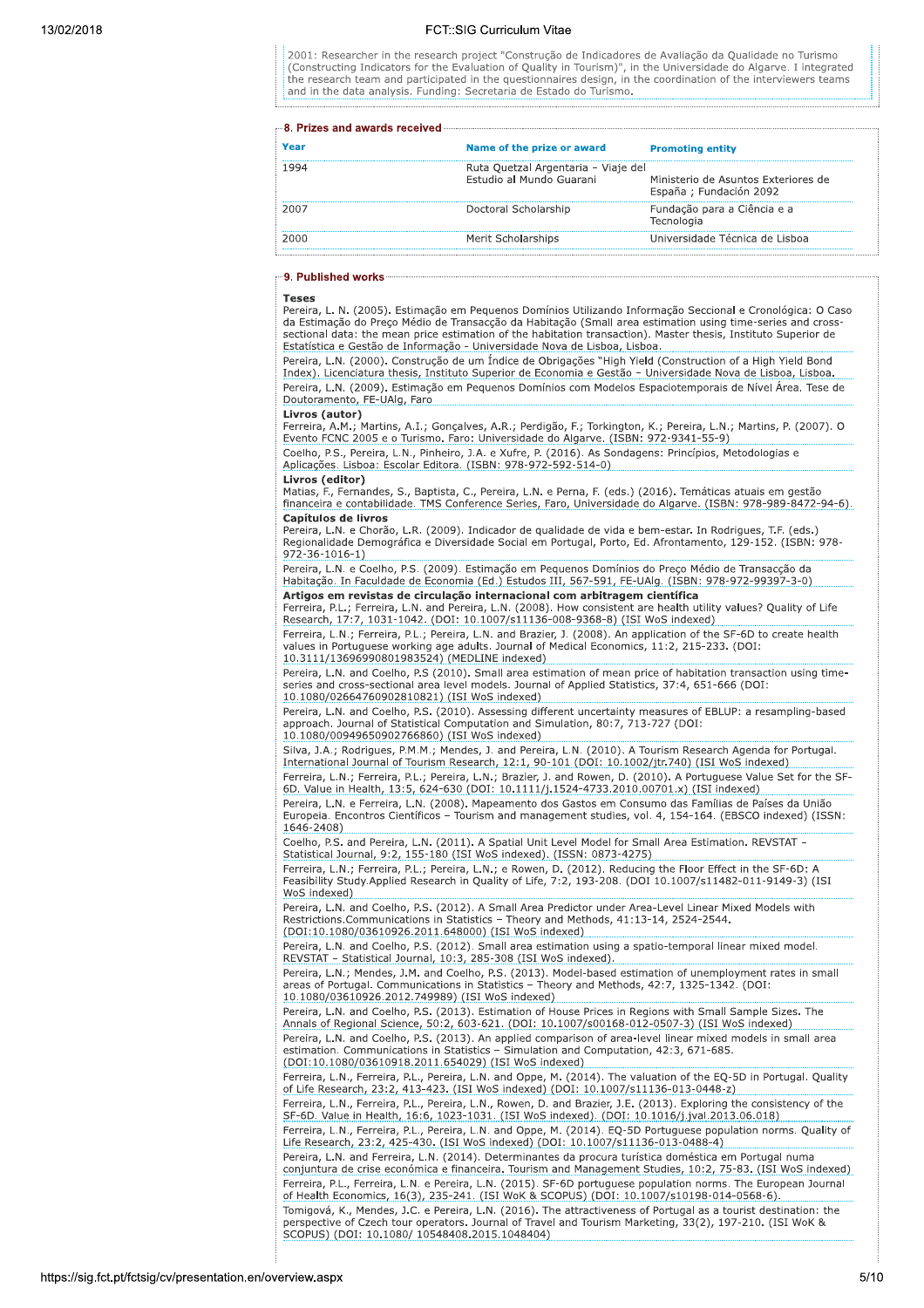Fernandes, J.S., Gonçalves, C., Guerreiro, C. e Pereira, L.N. (2016). Imparment losses: causes and impacts. Revista Brasileira de Gestão de Negócios, 18(60), 305-318. (SCOPUS) (DOI: 10.7819/rbgn.v18i60.2300) Ferreira, L.N., Ferreira, P.L., Ribeiro, F.P. e Pereira, L.N. (2016). Comparing the performance of the EQ-5D-3L and the EQ-5D-5L in young Portuguese adults. Health and Quality of Life Outcomes, 14:89. (ISI WoK & SCOPUS) (DOI: 10.1186/s12955-016-0491-x)

Ferreira, P.L., Gonçalves, S.P., Ferreira, L.N., Pereira, L.N., Antunes, P., Gouveia, N., Rodrigues, A., Canhão, H. e Branco, J. (2016). Assessing quality of life of self-reported rheumatic patients. Rheumatology International,<br>36(9), 1265-1274. (ISI WoK & SCOPUS) (DOI: 10.1007/s00296-016-3517-0).

Pereira, L.N., Mendes, J.C. e Mendes, J.P. (2017). A marketing strategy for a new functional fish. Aquaculture<br>Economics & Management, 21(3), 334-354. (ISI WoK & SCOPUS). (DOI: 10.1080/13657305.2016.1185197) Pedro, I., Pereira, L.N. e Carrasqueira, H. (2018). Determinants for the commitment relationship maintenance between the alumni and the alma mater. Journal of Marketing for Higher Education. (accepted) (ISI Wok &<br>SCOPUS). (DOI: 10.1080/08841241.2017.1314402)

Pereira, L.N. (2016). An introduction to helpful forecasting methods for hotel revenue management.<br>International Journal of Hospitality Management, 58, 13-23. (ISI WoK & SCOPUS). (DOI: 10.1016/j.ijhm.2016.07.003)

Bonaldo, L. e Pereira, L.N. (2016). Dropout: Demographic profile of Brazilian university students. Procedia<br>Social and Behavioral Sciences, 228, 138-143. (SCOPUS) (DOI: 10.1016/j.sbspro.2016.07.020) Artigos em revistas nacionais com arbitragem científica

Pereira, L.N. e Chorão, L.R. (2007). Identificação das Características dos Clientes Associadas ao Risco de<br>Crédito. Revista Encontros Científicos, 3, 12-26. (ISSN: 1646-2408)

Ferreira, P.L., Ferreira, L.N., Pereira, L.N. (2009). O Sistema Português de Valores do SF-6D. Revista

Portuguesa de Saúde Pública. Volume Temático 8: 7-23. (LATINDEX indexed) (ISSN: 0870-9025).

Pereira, L.N. e Coelho, P.S. (2009). Aplicação de Sondagens Indirectas no Turismo. Revista Turismo & Desenvolvimento, 12, 33-44. (LATINDEX indexed) (ISSN: 1645-9261).

Ferreira, P.L., Ferreira, L.N. and Pereira, L.N. (2012). Physical and mental summary measures of health state for the Portuguese population. Revista Portuguesa de Saúde Pública, 30:2, 163-171. (LATINDEX indexed) Ferreira, P.L., Ferreira, L.N. e Pereira, L.N. (2013). Contributos para a validação da versão portuguesa do EQ-5D. Acta Médica Portuguesa. (ISI WoS indexed) (accepted).

Ferreira, L.N., Ferreira, P.L. and Pereira, L.N. (2014). Comparing the performance of the SF-6D and the EQ-5D in different patient groups. Acta Médica Portuguesa, 27:2, 236-245. (ISI WoS indexed)

Denis, H.D. and Pereira, L.N. (2014). Measuring the level of endorsement of the New Environmental Paradigm - A transnational study. Dos Algarves: A Multidisciplinary e-Journal, 23:1, 1-26.

Belchior, H.M.V., Fernandes, J.S., Gonçalves, C. e Pereira, L.N. (2016). Atividades de I&D: Caracterização e relevância nas entidades cotadas na Euronext Lisbon. Contabilidade & Gestão, 18, 85-117. (Latindex) (ISSN: 1646-2750)

# Publicações em actas de encontros científicos

Pereira, L.N. and Coelho, P.S. (2008). Small area estimation for the price of habitation transaction: comparison of different uncertainty measures of temporal EBLUP. Proceedings of the European Conference on Quality in Official Statistics (Q2008), 1-9. URL: http://q2008.istat.it/sessions/37.html

Ferreira, P.L., Ferreira, L.N. and Pereira, L.N. (2007). Coerência dos valores de utilidade dos estados de saúde. Revista Portuguesa de Saúde Pública, vol. 25 (n.º 1-sup.), 49-50. (ISSN: 0870-9025).

Pereira, L.N. and Ferreira, L.N. (2007). Mapeamento da Investigação e Desenvolvimento na União Europeia. CD Multimédia de Actas do IX Seminário Luso-Espanhol de Economia Empresarial - Inovação e Educação: Ensino do Empreendedorismo, Universidade da Beira Interior. (ISBN: 978-972-8790-75-2)

Pereira, L.N., Ferreira, L.N. and Jesus, M. (2007). Avaliação Económica e Social dos Concelhos do Algarve. CD Multimédia de Actas do IX Seminário Luso-Espanhol de Economia Empresarial – Inovação e Educação: Ensino<br>do Empreendedorismo, Universidade da Beira Interior. (ISBN: 978-972-8790-75-2)

Pereira, L.N. and Coelho, P.S. (2007). Small Area Estimation of the Mean Price of the Habitation Transaction in Portugal: Methodological and Practical Issues. Proceedings of the International Statistical Institute Satellite Conference on Small Area Estimation, CD-ROM.

-<br>Pereira, L.N. and Ferreira, L.N. (2007). Análise da Evolução dos Gastos das Famílias de Países da União<br>Europeia: Uma abordagem com recurso à Dupla Análise em Componentes Principais. Actas das JOCLAD 2007: XIV Jornadas de Classificação e Análise de Dados, Porto: Instituto Superior de Engenharia do Porto, 119-123. (ISBN: 978-972-8688-50-9)

Ferreira, P.L., Pereira, L.N. and Ferreira, L.N. (2007). A Consistência dos Valores de Utilidade no Contexto da Saúde: Uma abordagem com recurso à Análise Factorial de Correspondências. Actas das JOCLAD 2007: XIV Jornadas de Classificação e Análise de Dados, Porto: Instituto Superior de Engenharia do Porto, 163-166. (ISBN: 978-972-8688-50-9)

Ferreira, P.L., Ferreira, L.N. and Pereira, L.N. (2006). Qualidade de Vida da População Activa Portuguesa. Actas das JOCLAD 2006: XIII Jornadas de Classificação e Análise de Dados, Lisboa, 149-152. (ISBN: 978-972-98391-2-2)

Pereira, L.N. and Coelho, P.S. (2005). Estimação em Pequenos Domínios Utilizando Informação Seccional e<br>Cronológica: o Caso da Estimação do Preço Médio de Transacção da Habitação. Actas das JOCLAD 2005: XII Jornadas de Classificação e Análise de Dados, Ponta Delgada, 116-120. (Depósito Legal: 226051/05) Pereira, L.N. and Coelho, P.S. (2004). Cenários de Estimação em Pequenos Domínios do Preço Médio de<br>Transacção da Habitação em Portugal. Actas das JOCLAD 2004: XI Jornadas de Classificação e Análise de Dados, Lisboa, 61-63.

Pereira. L.N. and Chorão. L.R. (2004). Identificação das Características dos Clientes Associadas ao Risco de Crédito. Actas das JOCLAD 2004: XI Jornadas de Classificação e Análise de Dados, Lisboa, 44-46. Pereira, L.N. e Coelho, P.S. (2006). Estimação em Pequenos Domínios com Modelos que Combinam Informação Concernational e Cronológica. In Canto e Castro, L. et al. (eds.) Ciência Estatística, 523-534, Edições SPE. (ISBN:<br>Seccional e Cronológica. In Canto e Castro, L. et al. (eds.) Ciência Estatística, 523-534, Edições SPE. (I 978-972-8890-09-4)

Ferreira, L.N., Ferreira, P.L. e Pereira, L.N. (2007). Modelling health state preference data using fixed and random effects models. Bulletin of the International Statistical Institute, Vol. LXII, 4291-4294. (ISBN: 978-972-673-992-0).

Pereira, L.N. e Coelho, P.S. (2007). Small Area Estimation using Linear Mixed Models with Heterogeneous Covariance Structures of Random Effects. Bulletin of the International Statistical Institute, Vol. LXII, 4950-4953. (ISBN: 978-972-673-992-0)

Pereira, L.N. e Coelho, P.S. (2009). Estimação jackknife ponderada do erro quadrático médio de predição do EBLUP temporal. In Oliveira, I. et al. (eds.) Estatística - Arte de Explicar o Acaso, 527-535, Edições SPE. (ISBN: 978-972-8890-20-9)

Pereira, L.N. e Ferreira, L.N. (2009). Sondagens a turistas: como medir o erro amostral? In Santos, J.A.C. (eds.) Turismo e Gestão: Inovação e Empreendedorismo no Contexto da Economia Empresarial, 74-78, Fundação para o Desenvolvimento da UAlg. (ISBN: 978-972-9341-89-2).

Pereira, L.N. e Ferreira, L.N. (2009). Sondagens a turistas: como medir o erro amostral? In Santos, J.A.C. (eds.) Turismo e Gestão: Inovação e Empreendedorismo no Contexto da Economia Empresarial, 74-78, Fundação para o Desenvolvimento da UAIg. (ISBN: 978-972-9341-89-2).

Pereira, L.N. e Coelho, P.S. (2009). Estimação jackknife ponderada do erro quadrático médio de predição do EBLUP temporal. In Oliveira, I. et al. (eds.) Estatística - Arte de Explicar o Acaso, 527-535, Edições SPE.  $(ISBN: 978-972-8890-20-9)$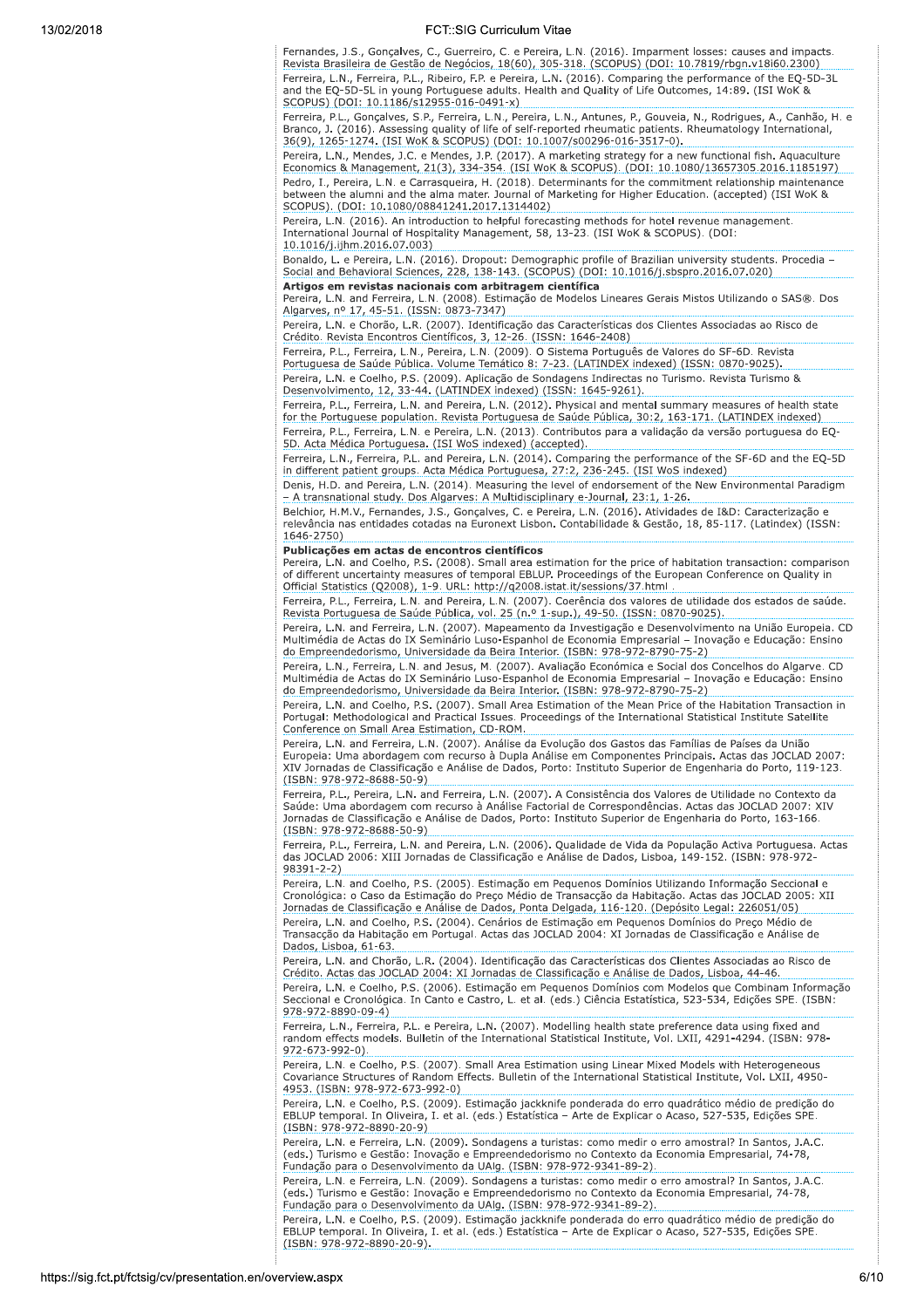Ferreira, A.M., Martins, A.I, Gonçalves, A.R., Perdigão, F., Torkington, K., Pereira, L.N. e Martins, P. (2010). Faro National Capital of Culture (FCNC 2005) and Tourism - reflections on the profile of tourists who attended the vectors of the diverse of the contract of the ATLAS conference 2007, 65-74, ATLAS. (ISBN:  $978 - 90 - 75775 - 47 - 1$ 

Mendes, J., Pereira, L.N. e Guerreiro, M. (2010). Measuring Tourists Happiness: the case of the Algarve. Proceedings of the 6th International Symposium on Entrepreneurship in Tourism, 96-114, University of Algarve. (ISBN: 978-989-8472-09-0).

Pereira, L.N., Mendes, J.M. e Coelho, P.S. (2011). Estimation of unemployment rates in small areas of Portugal: a best linear unbiased prediction approach versus a hierarchical Bayes approach. Proceedings of the 17th European Young Statisticians Meeting, 171-174, FCT-Universidade Nova de Lisboa. (ISBN: 978-972-8893-27 9)

Teixeira, S., Fernandes, S., Gonçalves, C. e Pereira, L.N. (2013). Justo valor como método de mensuração: opção das empresas cotadas na Euronext Lisboa. Actas del Congreso de la Asociación Española de Contabilidad y Administración de Empresas, 1-16, AECA (obra digital ISBN: 978-84-15467-82-3).

Belchior, H., Fernandes, J.S., Jesus, C., Pereira L.N. (2013). Actividades de I&D: Caracterização e relevância nas entidades cotadas na Euronext Lisbon. Actas do XIV Congresso Internacional de Contabilidade e Auditoria, 1-22. URL: http://www.otoc.pt/news/comcontabaudit/pdf/6.pdf

Fernandes, J.S., Gonçalves, C., Guerreiro, C., Pereira L.N. (2014). Perdas por imparidade - fatores explicativos reminacion di Baptista, C., Correia, M. e Jesus, M. (eds.) Perspetivas Contemporâneas em Gestão Financeira e<br>Contabilidade, 223-238, ESGHT-Universidade do Algarve. (ISBN: 978-989-8472-56-4).

Pereira, L.N., Silva, J.M. e Serra, F. (2015). New forecasting methods for hotel revenue management systems.<br>Proceedings of the 25th International Business Information Management Association Conference (IBIMA Conference) - Innovation Vision 2020: From Regional Development Sustainability to Global Economic Growth, 189-197, IBIMA (ISI WoK & SCOPUS) (ISBN: 978-0-9860419-4-5).

Ferreira, P.L., Ferreira, L.N. e Pereira, L.N. (2014). EQ-5D Portuguese valuation study and norms. Proceedings of the 2014 EuroQol Plenary meeting, 156-157. URL: http://www.euroqol.org/uploads/media/EQ14-PO11\_Ferreira\_PL.pdf

## Outras publicações

Pereira, L.N. (2001). Estudo sobre Satisfação dos Profissionais do Sector do Turismo, in Construção de Indicadores de Avaliação da Qualidade no Turismo - Relatório Final, Universidade do Algarve, Faro, Volume II, 255-314.

International Society for Quality of Life Research (2017). Mayo N., Ferreira P. (Ed.) Dicionário de Qualidade e Vida e Medição de Resultados em Saúde, ISOQOL. (ISBN-13: 978-0996423120).

### 10. Communications in scientific meetings

#### Comunicações orais por convite

Pereira, L.N., Mendes, J.M. and Coelho, P.S. Estimation of unemployment rates in small areas of Portugal: a best linear unbiased prediction approach versus a hierarchical Bayes approach. 17th European Young Statisticians Meeting, 5-9 September 2011, Lisbon, Portugal.

Pereira, L. N. "Small area estimation using time-series and cross-sectional models", Round Table about Small Area Estimation in I Meeting of Statistics and Operations Research of Galiza and North Portugal. 26-29 October 2005, Guimarães, Portugal

#### Outras comunicações orais

Pereira, L.N. e Ferreira, L.N. Quais são os factores que determinam a procura turística doméstica em Portugal numa conjuntura de crise económica e financeira? Tourism & Management Studies International Conference (TMS Algarve 2013), 13-16 de Novembro 2013, Olhão, Portugal.

Ferreira, P.L., Ferreira, L.N. e Pereira, L.N. EQ-5D in Portugal. Workshop Internacional QALYBrasil, 13-14 de Março de 2014, Rio de Janeiro, Brasil.

Ferreira, P.L., Ferreira, L.N., Pereira, L.N., Rowen, D. and Brazier, J. Exploring the consistency of the SF-6D.9th European Conference on Health Economics (ECHE2012), 18-21 July 2012, Zurich, Switzerland.

Ferreira, L.N., Ferreira, P.L., and Pereira, L.N. Assessing the performance of the SF-6D and the EQ-5D in different patient groups. 9th European Conference on Health Economics (ECHE2012), 18-21 July 2012, Zurich, Switzerland.

Pereira, L.N., Ferreira, L.N., and Ferreira, P.L. The valuation of the EQ-5D in Portugal. 9th European Conference<br>on Health Economics (ECHE2012), 18-21 July 2012, Zurich, Switzerland.

Ferreira P.L., Ferreira L.N., and Pereira L.N. EQ-5D and SF-6D performance in different patient groups. 19th<br>Annual Conference of the International Society for Quality of Life Research (ISOQOL 2012), 24-27 October 2012, Budapest, Hungary.

Teixeira, S., Fernandes, S., Gonçalves, C. e Pereira, L.N. Justo valor como método de mensuração: opção das empresas cotadas na Euronext Lisboa. XVII Congreso de la Asociación Española de Contabilidad y Administración de Empresas (AECA 2013), 25-27 Setembro 2013, Pamplona, Espanha.

Belchior, H., Fernandes, J.S., Jesus, C., Pereira L.N. Actividades de I&D: Caracterização e relevância nas<br>entidades cotadas na Euronext Lisbon. XIV Congresso Internacional de Contabilidade e Auditoria, 10-11 de Outubro 2013, Lisboa, Portugal.

Ferreira, L.N., Ferreira, P.L. e Pereira, L.N. Estimação do sistema Português de valores do EQ-5D. 13.ª Conferência Nacional de Economia da Saúde (13.ª CNES), 10-12 de Outubro 2013, Braga, Portugal. Ferreira, P.L., Ferreira, L.N. and Pereira, L.N. Modeling a preference-based measure of health using fixed and random effects. 7th European Conference on Health Economics, 23-26 Julho de 2008, Roma, Itália.

Pereira, L.N. and Coelho, P.S. Assessing uncertainty of the temporal EBLUP: a resampling-based approach. European Conference on Quality in Official Statistics (Q2008), 8-11 de Julho de 2008, Roma, Itália.

Pereira, L.N. and Coelho, P.S. Utilização de sondagens indirectas na resolução de problemas de estimação na área do turismo. XV Jornadas de Classificação e Análise de Dados, 27-29 de Março de 2008, Setúbal, Portugal. Pereira, L.N. and Coelho, P.S. Estimação bootstrap do erro quadrático médio de predição do EBLUP temporal no<br>contexto da estimação em pequenos domínios. XV Jornadas de Classificação e Análise de Dados, 27-29 de Março de 2008, Setúbal, Portugal.

Ferreira, L.N., Ferreira, P.L. and Pereira, L.N. Modelação de preferências por estados de saúde utilizando efeitos fixos e aleatórios. XV Jornadas de Classificação e Análise de Dados, 27-29 de Março de 2008, Setúbal, Portugal

Pereira, L.N and Chorão, L.R. Índices de Bem-estar demográfico, social e económico. Seminário "Regionalidade Demográfica e Diversidade Social", Faculdade de Ciências Sociais e Humanas, Universidade Nova de Lisboa, 11 de Dezembro de 2008, Lisboa, Portugal.

Pereira, L.N. Estimação do Erro Quadrático Médio do EBLUP no contexto do Modelo Temporal de Rao-Yu. Ciclo de Seminários entre Investigadores do ISEGI, 10 de Março de 2008, Lisboa, Portugal.

Ferreira, P.L., Ferreira, L.N. and Pereira, L.N. Coerência dos valores de utilidade dos estados de saúde. 10.ª Conferência Nacional de Economia da Saúde, 22-24 de Novembro de 2007, Lisboa, Portugal. Pereira, L.N. and Ferreira, L.N. Mapeamento da Investigação e Desenvolvimento na União Europeia. IX Seminário Luso-Espanhol de Economia Empresarial, 15-16 de Novembro de 2007, Covilhã, Portugal.

Pereira, L.N., Ferreira, L.N. and Jesus, M. Avaliação Económica e Social dos Concelhos do Algarve. IX Seminário Luso-Espanhol de Economia Empresarial, 15-16 de Novembro de 2007, Covilhã, Portugal. Ferreira, L.N., Ferreira, P.L. and Pereira, L.N. Modeling a preference-based measure of health. 14th Annual

Conference of the International Society for Quality of Life Research (ISOQOL 2007), 10-13 de Outubro de 2007, Toronto, Canadá.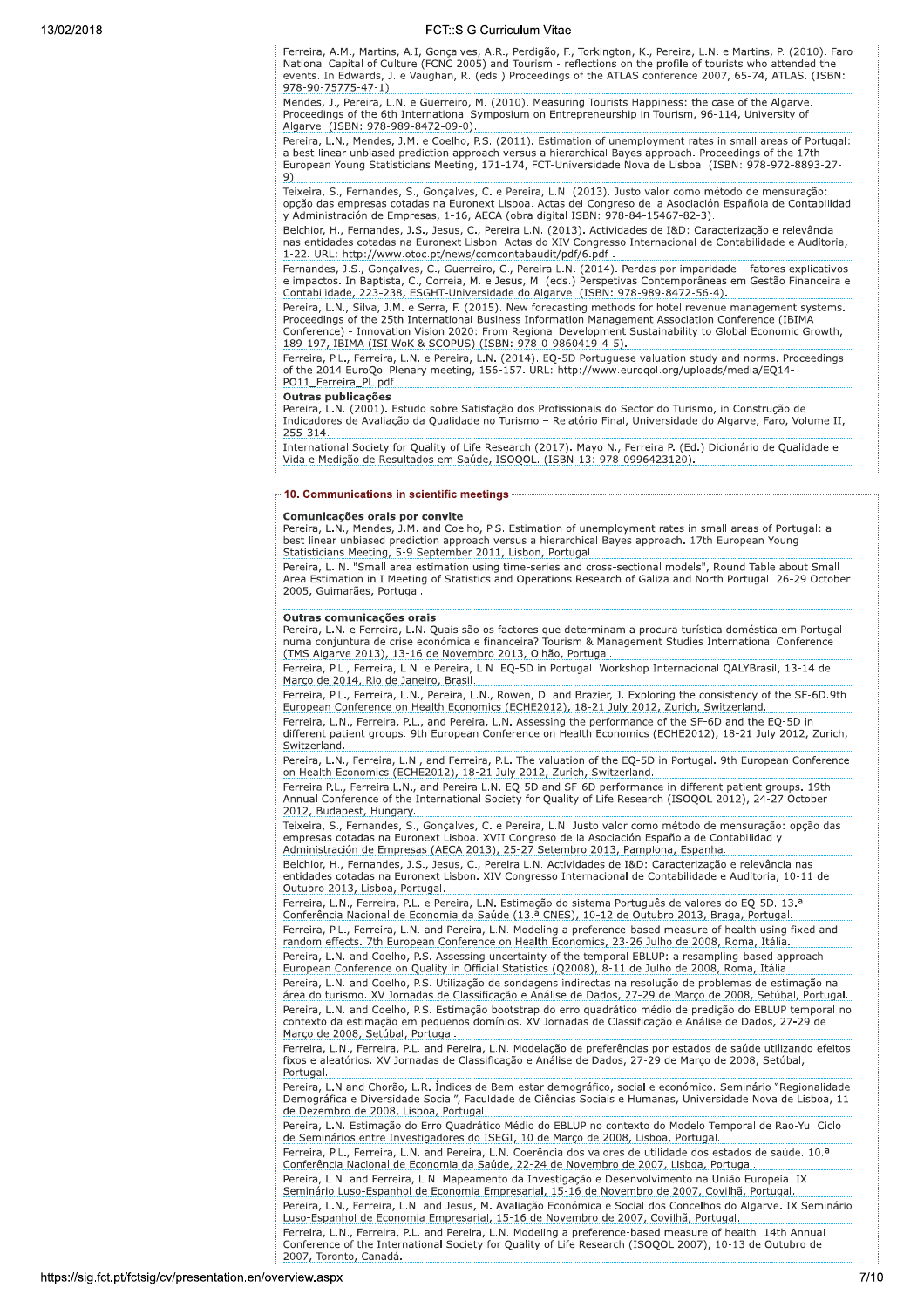Pereira, L.N. and Coelho, P.S. Small Area Estimation of the Mean Price of the Habitation Transaction in Portugal: Methodological and Practical Issues. International Statistical Institute Satellite Conference on Small Area Estimation (SAE 2007), 3-5 de Setembro de 2007, Pisa, Itália.

Pereira, L.N. and Coelho, P.S. Small Area Estimation using Linear Mixed Models with Heterogeneous Covariance Structures of Random Effects. 56th Session of the International Statistical Institute, 22-29 de Agosto de 2007, Lisboa, Portugal.

Ferreira, P.L., Ferreira, L.N. and Pereira, L.N. Modelling health state preference data using fixed and random effects models. 56th Session of the International Statistical Institute, 22-29 de Agosto de 2007, Lisboa, Portugal.

Pereira, L.N. and Ferreira, L.N. Análise da Evolução dos Gastos das Famílias de Países da União Europeia - Uma Abordagem com Recurso à Dupla Análise em Componentes Principais. XIV Jornadas de Classificação e Análise de Dados, 8-10 de Fevereiro de 2007, Porto, Portugal.

Pereira, L.N., Ferreira, P.L. and Ferreira, L.N. A Consistência dos Valores de Utilidade no Contexto da Saúde<br>Uma Abordagem com Recurso à Análise Factorial de Correspondências. XIV Jornadas de Classificação e Análise de Dados, 8-10 de Fevereiro de 2007, Porto, Portugal.

Pereira, L.N. Estimação em Pequenos Domínios com Modelos Espaciotemporais de nível área. Ciclo de Seminários entre Investigadores do ISEGI, 22 de Outubro de 2007, Lisboa, Portugal.

Pereira, L.N. Modelos Espaciotemporais. Ciclo de Seminários entre Investigadores do ISEGI, 18 de Abril de 2007, Lisboa, Portugal.

Ferreira, P.L., Ferreira, L.N. and Pereira, L.N. How Consistent is Preference Measurement?. 13th Annual Conference of the International Society for Ouality of Life Research, 10-14 de Outubro de 2006, Lisboa, Portugal

Ferreira, L.N., Ferreira, P.L. and Pereira, L.N. An Attempt to Reduce the Floor Effect in the Health Utility Measurement. 6th European Conference on Health Economics, 6-9 de Julho de 2006, Budapeste, Hungria. Ferreira, P.L., Ferreira, L.N. and Pereira, L.N. How Consistent are Health Utility Values?. 6th European<br>Conference on Health Economics, 6-9 de Julho de 2006, Budapeste, Hungria.

Ferreira, L.N., Ferreira, P.L. and Pereira, L.N. Qualidade de Vida da População Activa Portuguesa. XIII Jornadas de Classificação e Análise de Dados, 6-8 de Abril de 2006, Lisboa, Portugal.

Pereira, L.N., Ferreira, A., Martins, A., Gonçalves, A., Perdigão, F., Martins, P. and Torkington, K. O evento "Faro Capital Nacional da Cultura 2005" e o Turismo. ESGHT, 18 de Fevereiro de 2006, Faro, Portugal.

Pereira, L.N. and Coelho, P.S. Estimação em Pequenos Domínios com Modelos que Combinam Informação Seccional e Cronológica. XIII Congresso Anual da Sociedade Portuguesa de Estatística, 28 de Setembro - 1 de Outubro de 2005, Ericeira, Portugal.

Pereira, L.N. and Coelho, P.S. Estimação em Pequenos Domínios utilizando Informação Seccional e Cronológica: O Caso da Estimação do Preço Médio de Transacção da Habitação. XII Jornadas de Classificação e Análise de Dados, 21-23 de Abril de 2005, Ponta Delgada, Portugal.

Pereira, L.N. Estimação em Pequenos Domínios Utilizando Informação Seccional e Cronológica: O Caso da Estimação do Preço Médio de Transacção da Habitação. Ciclo de Encontros entre Investigadores da ESGHT "As Quartas-feiras Científicas", 13 de Abril de 2005, Faro, Portugal.

Pereira, L.N. Estimação em Pequenos Domínios utilizando Informação Seccional e Cronológica. Ciclo de Seminários entre Investigadores do ISEGI, 1 de Março de 2005, Lisboa, Portugal.

Pereira, L.N. and Coelho, P.S. Cenários de Estimação em Pequenos Domínios do Preço Médio de Transacção da Habitação em Portugal. XI Jornadas de Classificação e Análise de Dados, 1-3 de Abril de 2004, Lisboa, Portugal.

Pereira, L.N. and Chorão, L.R. Identificação das Características dos Clientes Associadas ao Risco de Crédito. XI Jornadas de Classificação e Análise de Dados, 1-3 de Abril de 2004, Lisboa, Portugal. Pereira, L.N. e Coelho, P.S. Utilização de informação espaciotemporal na estimação em pequenos domínios. XVI

Jornadas de Classificação e Análise de Dados, 2-4 de Abril de 2009, Faro, Portugal. Pereira, L.N. e Coelho, P.S. Estimação jackknife ponderada do erro quadrático médio de predição do EBLUP

temporal. XVI Congresso Anual da Sociedade Portuguesa de Estatística, 1-4 de Outubro de 2008, Vila Real, Portugal.

Ferreira, L.N., Ferreira, P.L. e Pereira, L.N. Modelação de preferências por estados de saúde - uma abordagem utilizando modelos lineares mistos e equações de estimação generalizadas. XVII Congresso Anual da Sociedade Portuguesa de Estatística, 30 de Setembro - 3 de Outubro 2009, Sesimbra, Portugal.

Pereira, L.N. e Coelho, P.S. Estimação em pequenos domínios utilizando informação espacial e temporal. XVII Congresso Anual da Sociedade Portuguesa de Estatística, 30 de Setembro - 3 de Outubro 2009, Sesimbra, Portugal.

Ferreira, L.N., Ferreira, P.L. e Pereira, L.N. O Sistema Português de Valores do SF-6D. 11.ª Conferência Nacional de Economia da Saúde, 8-10 de Outubro 2009, Porto, Portugal.

Pereira, L.N. e Ferreira, L.N. Sondagens a turistas: como medir o erro amostral? XI Seminário Luso-Espanhol de Economia Empresarial, 12-13 de Novembro 2009, Faro, Portugal.

Pereira, L.N, Mendes, J.C. e Guerreiro, M. Measuring Tourists' Happiness: the case of the Algarve. The 6th International Symposium on Entrepreneurship in Tourism, Faculdade de Economia, Universidade do Algarve, 15 de Março de 2010, Faro, Portugal.

Ferreira, L.N., Ferreira, P.L., Pereira, L.N., Rowen, D. e Brazier, J. What is the impact of reducing the floor effect in the SF-6D? 8th European Conference on Health Economics (ECHE2010), 7-10 Julho de 2010, Helsinguia, Finlândia.

Pereira, L.N. e Coelho, P.S. Small Area Estimation with a Longitudinal Area Level Model under Restrictions. International Conference on Trends and Perspectives in Linear Statistical Inference (LinStat2010), 27-31 de Julho 2010, Tomar, Portugal.

Ferreira, P.L., Ferreira, L.N. e Pereira, L.N. Pode o SF-6D ser usado como um instrumento de medicão de preferências independente do SF-36? 12.ª Conferência Nacional de Economia da Saúde, 13-15 de Outubro 2011, Lisboa, Portugal.

Ferreira, L.N., Ferreira, P.L. e Pereira, L.N. SF-6D e EQ-5D: comparação do seu desempenho em grupos de<br>doentes. 12.ª Conferência Nacional de Economia da Saúde, 13-15 de Outubro 2011, Lisboa, Portugal. Pereira, L.N. Ferreira, L.N. Modelação e previsão da procura turística doméstica em Portugal numa conjuntura de crise económica e financeira. XXI Jornadas de Classificação e Análise de Dados (JOCLAD 2014), 10-12 de Abril de 2014, Lisboa, Portugal.

Ferreira, P.L., Ferreira, L.N., Pereira, L.N. Comparing the performance of the EQ-5D-3L and the EQ-5D-5L in young adults. 10th European Conference on Health Economics: A Joint ECHE/IHEA Conference 2014, 13-16 Julho 2014, Dublin.

Ferreira, P.L., Ferreira, L.N. e Pereira, L.N. EQ-5D Portuguese valuation study and norms. 31st EuroQol Group Scientific Plenary, 25-26 de Setembro 2014, Estocolmo, Suécia.

Ferreira, P.L., Ferreira, L.N., Pereira, L.N. e Perdigão, F. Comparing and assessing the performance of the EQ-5D-3L and the EQ-5D-5L in young adults. 21th Annual Conference of the International Society for Quality of Life Research (ISOQOL 2014), 15-18 de Outubro 2014, Berlim, Alemanha.

Fernandes, J.S., Gonçalves, C., Guerreiro, C., Pereira L.N. Perdas por imparidade - fatores explicativos e impactos. Tourism & Management Studies International Conference (TMS Algarve 2014), 26-29 de Novembro 2014, Olhão, Portugal.

Bonaldo, L. e Pereira, L.N. Dropout: Demographic profile of Brazilian university students. 2nd International Conference on Higher Education Advances (HEAd'16), 21-23 de junho de 2016, Valencia, Espanha. Pereira, L.N., Ferreira, P.L., Ferreira, L.N., e Antunes, P. Comparing EQ-5D-3L and EQ-5D-5L in the Portuguese<br>general population. XXXVI Jornadas de Economia de la Salud, 15-17 de junho de 2016, Múrcia, Espanha.